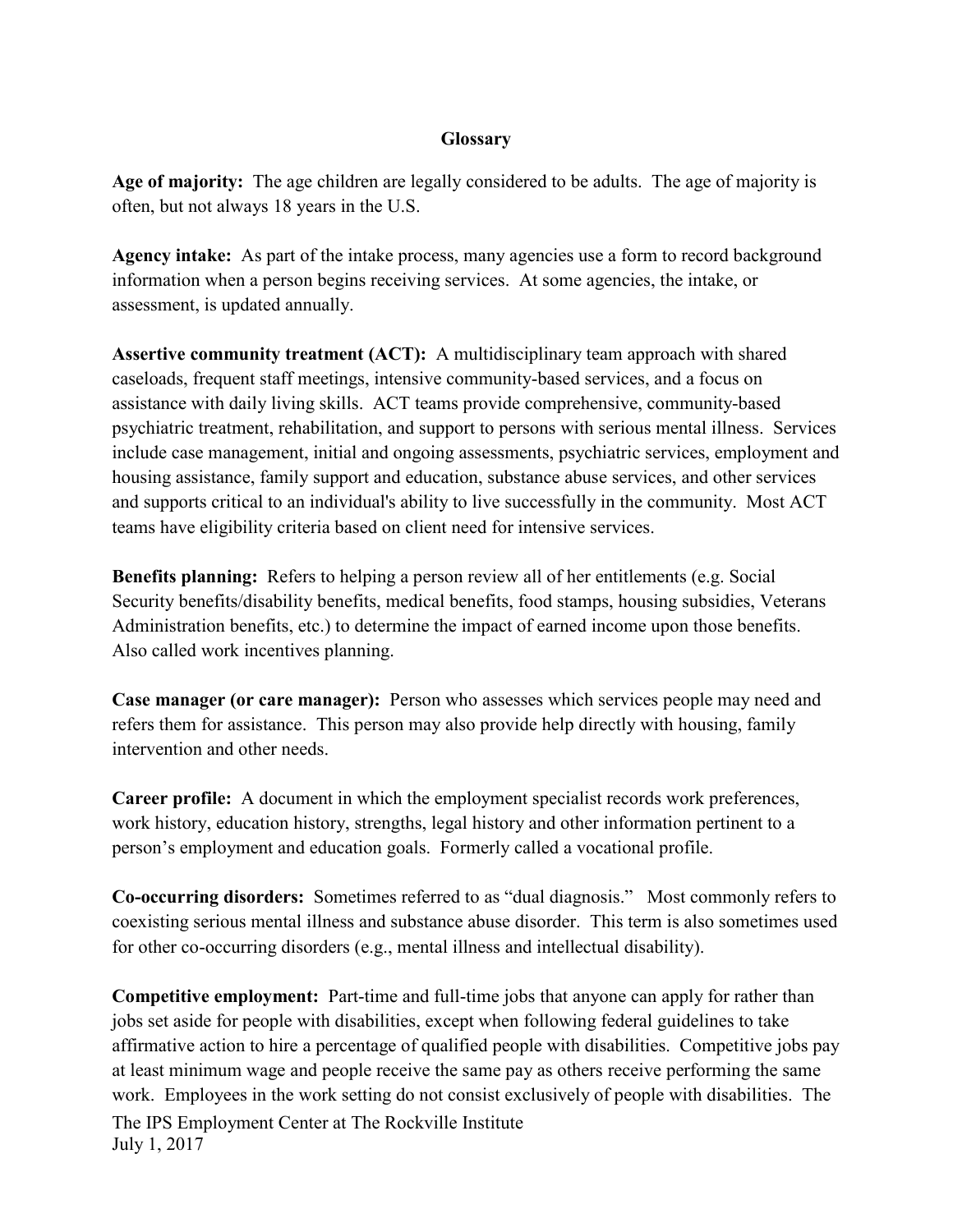jobs do not have artificial time limits imposed by the social service agency. Wages are paid directly from the employer to the employee.

**Disclosure:** Refers to disclosing information about one's disability (or other personal information) in the workplace. Some people choose to share information about a disability so they can ask for accommodations (such as the support from an IPS specialist) or because they are proud of having overcome barriers to employment. Other people do not disclose a disability because they are concerned about stigma or do not believe that their disability is pertinent to working a job.

**Employment specialist or employment and education specialist (SEE):** See IPS specialist.

**Evidence-based practice:** Refers to a well-defined practice that has been validated by rigorous research conducted by at least two different research groups. The practice has been shown to be effective, safe and (ideally) cost-effective. The practice has guidelines that describe the critical components.

**Fidelity scale:** A fidelity scale is a tool to measure the level of implementation to the standards for an evidence-based practice. The Supported Employment Fidelity Scale defines the critical elements of IPS supported employment to differentiate between programs that follow the approach from those that do not use the evidence-based practice.

**Field mentoring:** Support and training to practitioners as they perform their work. For instance, a supervisor meets with a practitioner and young person as they complete the career profile to model or observe the practitioner's listening skills. IPS supported employment supervisors also go with employment specialists to demonstrate employer relationship building, observe specialists making employer contacts and provide feedback.

**First episode psychosis programs**: Teams of mental health and IPS practitioners who provide intensive support to young people who are experiencing psychosis for the first time. Mental health practitioners provide education about psychosis and its treatment as IPS practitioners assist with education and employment. Peer recovery specialists are sometimes part of the teams. In the U.S. these programs are now often called "coordinated specialist care" programs.

**General Educational Development (GED):** GED refers to a series of tests used to certify that a person has earned the equivalent of a high school diploma. They are an alternative for young adults (and older adults) who have not completed high school and for whom return to high school is not practical. Students who pass four GED tests (language arts, math, science, and social studies) earn a certificate.

The IPS Employment Center at The Rockville Institute July 1, 2017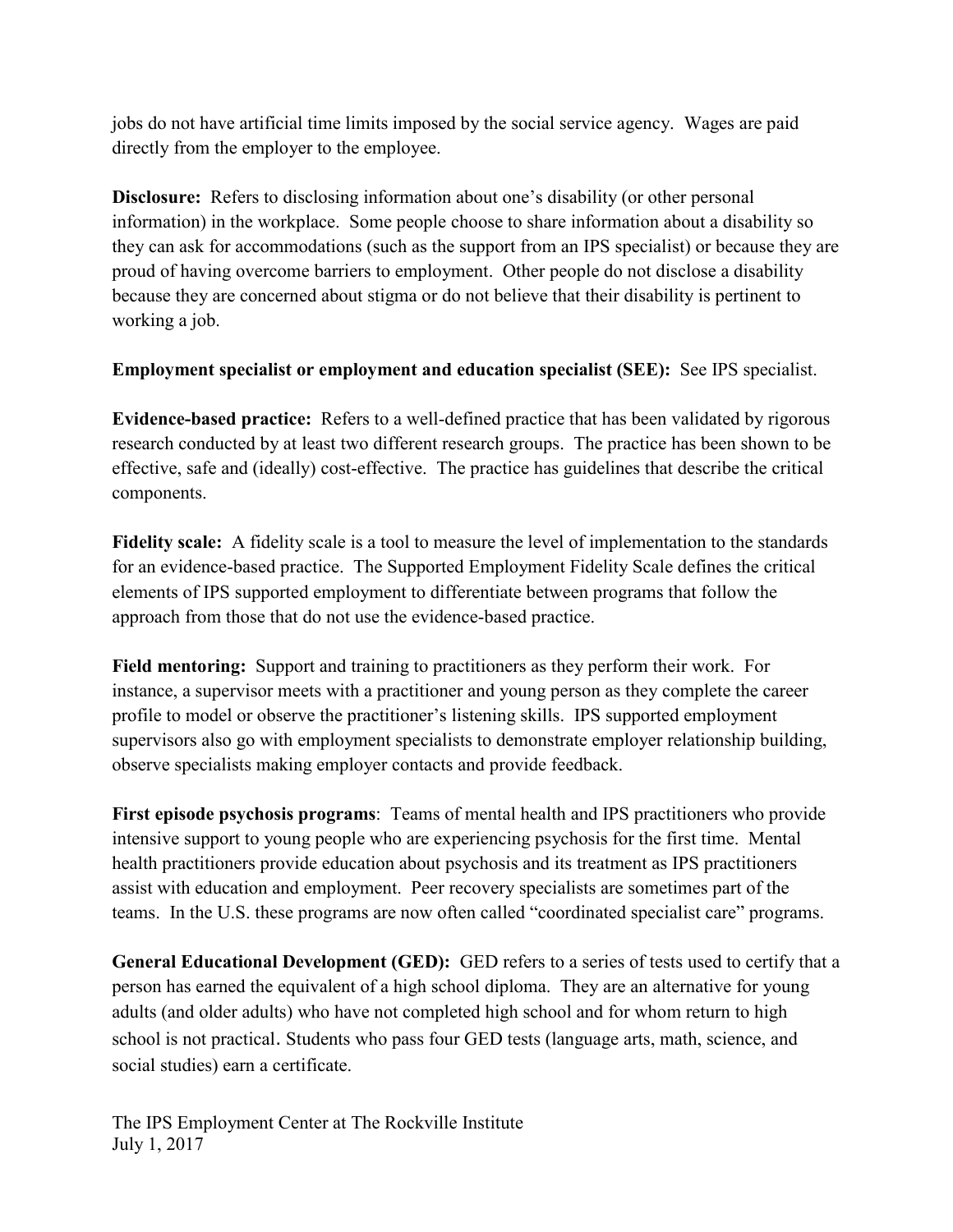**Individual Education Program (IEP):** In the U.S., a federal law (the Individuals with Disabilities Education Act) requires that all students with special needs have plans to address their specific learning issues. The program includes supports and services to help the student reach his education goals.

**IPS specialist:** The position also known as employment specialist, job specialist, or supported employment and education specialist (SEE). The primary person responsible for helping people consider career options, explore school and training programs, conduct job searches, retain desired employment, and plan for career development.

**Job readiness groups:** These groups vary in content but typically focus on teaching people about the world of work; the importance of punctuality, proper grooming, managing symptoms in relationship to a job, etc. Job readiness groups are sometimes made a prerequisite for entering an employment program. Research has shown that job readiness groups do not help people gain employment and they are not part of the IPS supported employment approach.

**Mental health treatment team (or multidisciplinary team):** A group of mental health practitioners such as counselors, case managers, service coordinators, nurses, substance abuse counselors, medication prescribers, peer specialists, or others. May also include employment specialists, state vocational rehabilitation counselors, housing specialists or others.

**Minimum wage:** In the US, employers must pay most employees a minimum hourly wage, as set (and periodically adjusted) by Congress and as regulated by the U.S. Department of Labor. Excluded classes of workers include farm workers and waiters and waitresses. Certain businesses (sheltered workshops) can obtain a waiver to pay subminimum wage.

**Peer specialist**: Peer specialists are practitioners who have similar experiences to those served. For example, a peer specialist in a transition-age youth program may be a person who was in foster care when she was young. Peers share how they accomplished goals in spite of mental illnesses, substance abuse disorders, legal histories or other problems. Peers are not part of every IPS team because research has not demonstrated their effectiveness related to people working in competitive jobs. However, a growing number of IPS programs include peer specialists because of their unique ability to engage and inspire young IPS participants.

**Piece-rate wage:** Worker wages based on units of work produced instead of hours worked. Aside from farm work, only a small number of employers in the United States are exempt from paying minimum wage and pay workers piece rate instead. Sheltered workshop typically pay piece-rate wages.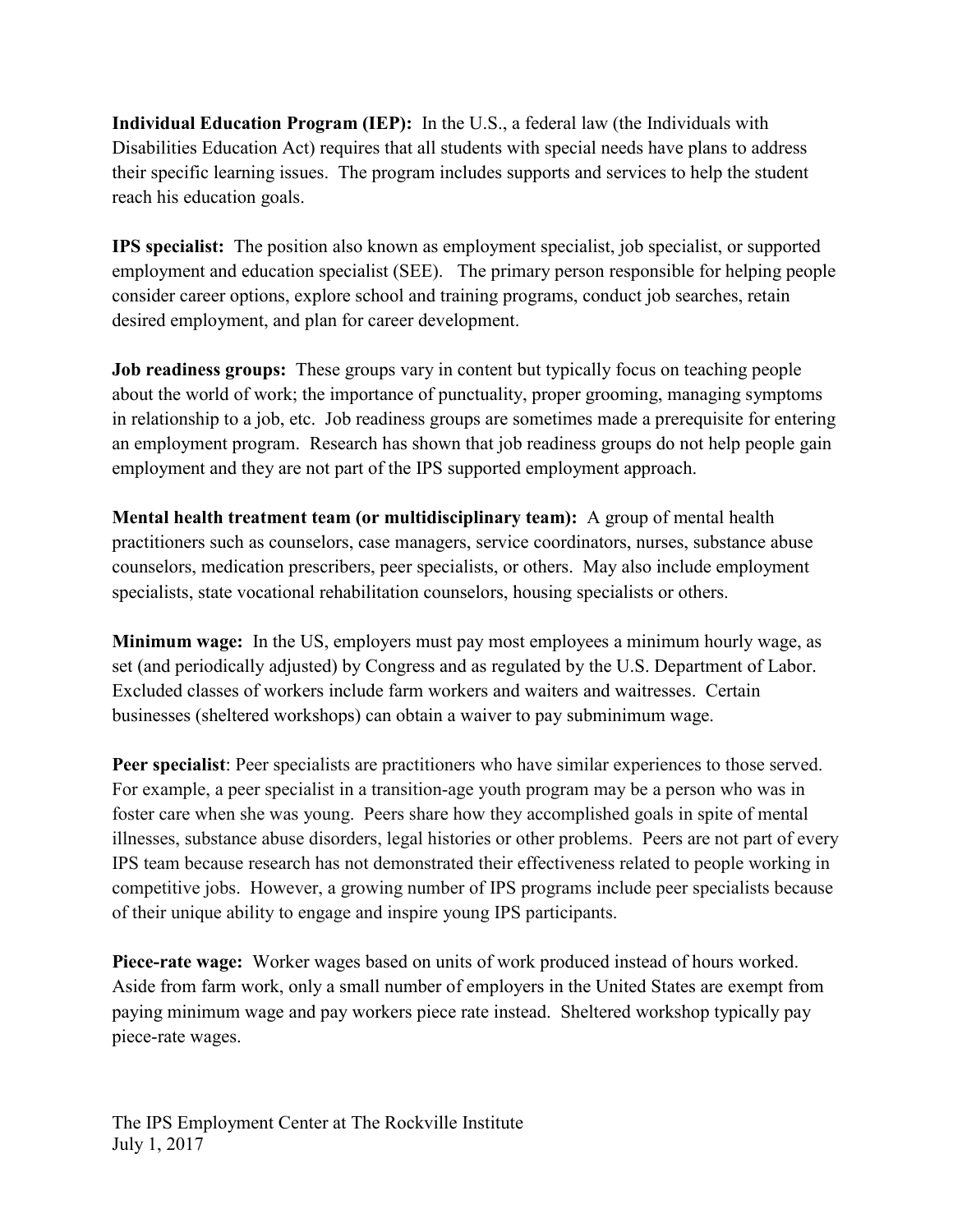**Rehabilitation agency:** An agency or center that provides employment services and other types of non-treatment services such as social activities or housing assistance.

**Service coordinator:** Another term for care coordinator or case worker.Position to assess what services people need or want and refer them for assistance. May also provide help directly with housing, family intervention and other areas.

**Sheltered employment:** Sheltered workshops hire people with disabilities to complete contracts for other businesses. For example, people with disabilities may be paid a piece-rate wage to assemble garden hose spigots for a company that makes garden hoses. Typically sheltered workshops are segregated settings in which all employees (except supervisory-level staff) are people with disabilities. In the U.S., sheltered workshops are regulated by the U.S. Department of Labor and typically pay subminimum wage rates. Sheltered workshops are not consistent with IPS supported employment.

**Situational assessments:** Short-term work assignments to evaluate work behaviors such as attendance, ability to persist at task, social skills and so forth. These assessments may also evaluate a person's ability to perform a particular type of work. Situational assessments are sometimes paid positions (for example, subsidized through the state office of vocational rehabilitation), but can also be unpaid positions. Situational assessments are not consistent with IPS supported employment.

**Steering committees:** Sometimes referred to as advisory committees or leadership teams. A group of stakeholders for IPS supported employment that meets to discuss implementation efforts and develop goals for better implementation and program sustainment. Steering committees typically include a variety of stakeholders, including several of the following: the IPS supervisor, young people, family members, state vocational rehabilitation counselors and supervisors, agency executive director, quality assurance director, clinical director or other administrators, area chamber of commerce representatives, and local college and high school equivalency program staff.

**Strengths-based approach:** Practitioners focus on a person's skills, interests, values, experiences, and abilities working a job as well as their needs. Youth are discussed in a respectful manner. Practitioners focus on what is most important for each young person and conveys hope for reaching goals. The strength-based approach is in contrast with the deficitsbased approach used in many community mental health settings, in many cases to document "medical necessity" for Medicaid billing.